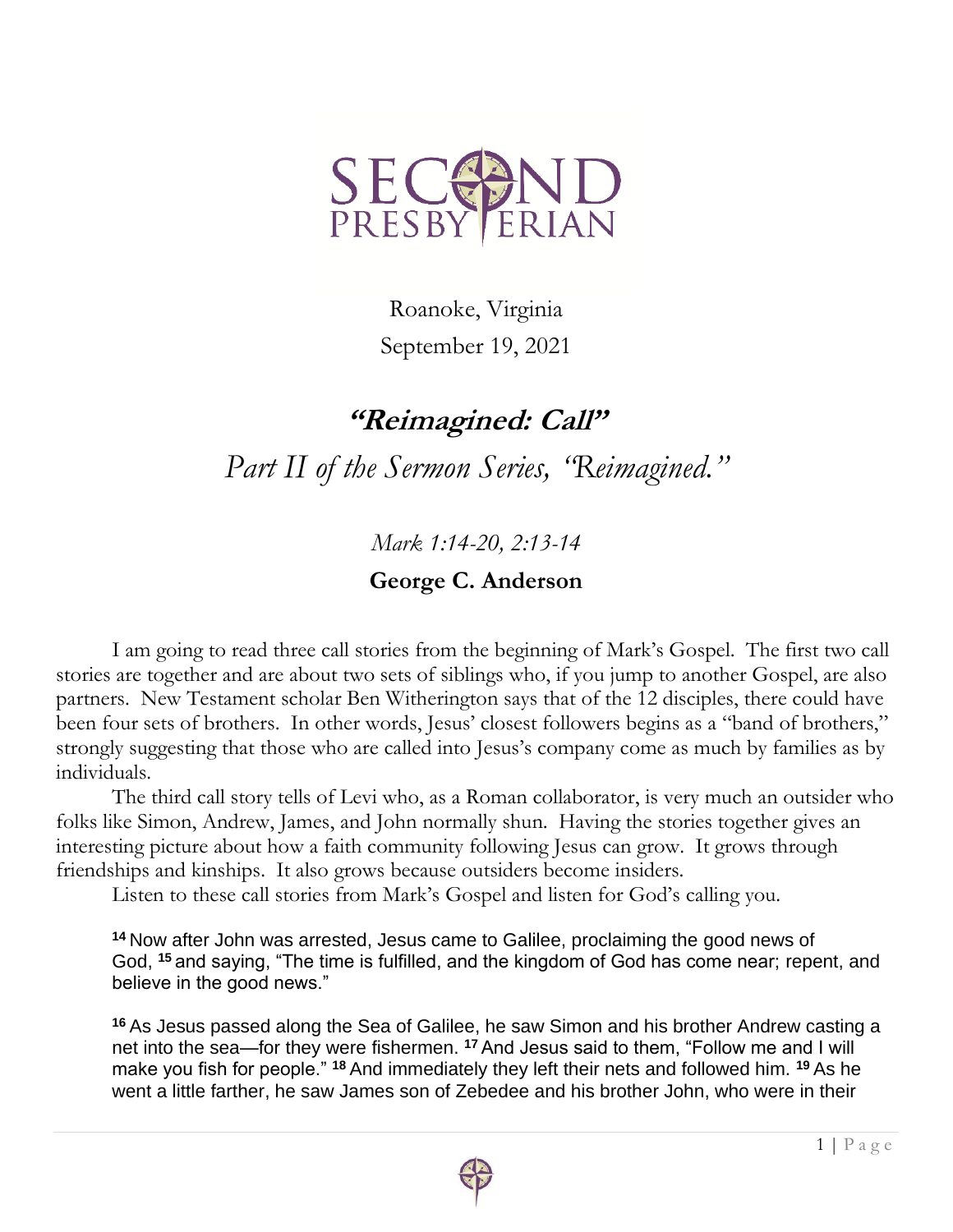boat mending the nets. **<sup>20</sup>**Immediately he called them; and they left their father Zebedee in the boat with the hired men and followed him.

**<sup>13</sup>** Jesus went out again beside the sea; the whole crowd gathered around him, and he taught them. **<sup>14</sup>** As he was walking along, he saw Levi son of Alphaeus sitting at the tax booth, and he said to him, "Follow me." And he got up and followed him.

I am happy to welcome to worship representatives of Union Presbyterian Seminary, the seminary of which Elizabeth, Ben, and I- plus my wife, Millie- are alumni.

To get into seminary, to get through seminary, and to get a job out of seminary and into a church, I had to do something over and over again and that is talk about my "sense of call."

It began with my admissions interview. It was conducted by a man who grew up in this congregation and who later became my favorite professor, Welfred Hobbie. "George, tell me about your sense of call to ministry," he said. I gave my most honest response that, honestly, was confused.

During student orientation, I was asked again to share my "sense of call." Fortunately, several students went before me, and I could practice in my head what I was going to say. I was honest, but it was a more polished honesty.

I was asked again those times I met with presbytery committees that wanted to make sure I was suitable to be a candidate for ministry and then suitable to accept a call. I was honest, but it was a safe honesty… I was careful not to raise any red flags.

The process was necessary. Congregations deserve to have ministers with a genuine faith, necessary training, skills to serve and a conviction that she or he is called to this vocation. To make a point, I will put it in a crass way: *Before they give someone a salary with benefits,* they want to know if the candidate is fit for ministry.

The reason I put it so crassly is that we ministers get so practiced talking about our sense of call as a calling to ordained ministry that we can tend to equate being called to being called to a job. We ministers even sometimes start talking as if Christian vocation is simply Christian work, and that maybe all jobs are supposed to be callings, as if there is something wrong with doing a job primarily to pay the bills. Perhaps we Presbyterian ministers who have been raised with a Protestant work ethic do this more than ministers in other traditions. But does every job, paid or unpaid, have to be a spiritual experience?

There is a secular version of this expectation, and it goes something like this: *find a job doing what you most love to do*.

I've said that to my children because sometimes that's good advice. But I saw a TicTok video recently that reminded me that one's livelihood doesn't always have to be one's life. The woman in the video said that she once believed it to be true, that she should find a job doing what she most loves doing. She loved music: listening to music, playing music, learning, and teaching music. She became a music major in college and then took a job as a music teacher.

She came to regret that decision. Music became something she *had to do* to pay her bills. It got to the point where almost every time she played, listened, or taught music it was a chore to

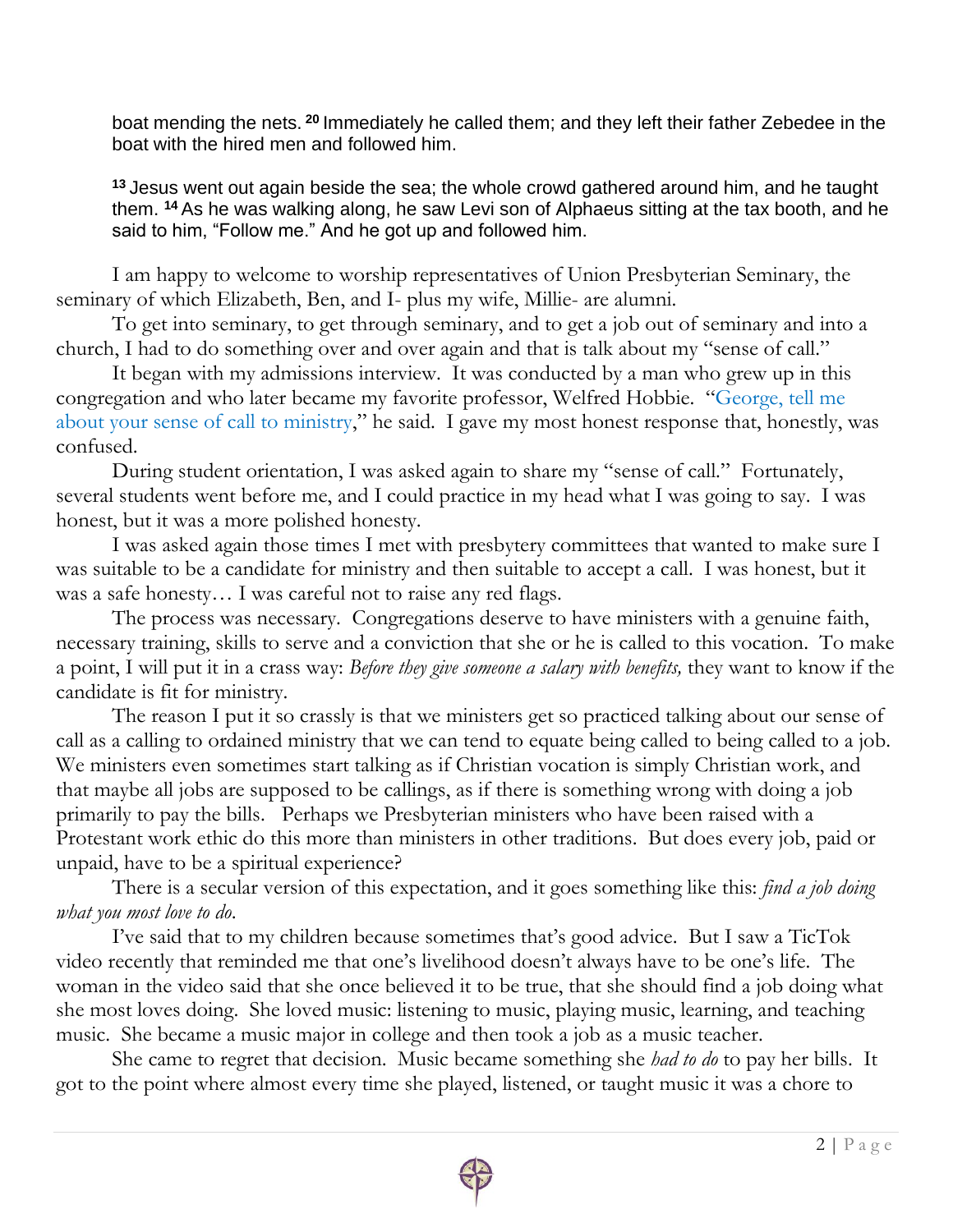meet a deadline. At the end of the teaching day, the last thing she wanted to do was what she used to most love doing. So, she changed careers. She got a degree in accounting, something she is good at and doesn't hate, but something that pays her bills so she can pursue what she most loves on her own time and on her own terms.

Again, not everyone is the same, and I certainly am not saying it is a mistake to have a job doing what you most love to do. I told her story simply to say that we can get sideways when we start making the automatic assumption that answering God's call in one's life is about doing jobs.

I don't think that these call stories in Mark's Gospel are about Jesus offering employment. These are stories about being called into a fellowship and a life. They are not about five men doing work that doesn't really matter being called into doing something that does matter, but about what happens when one has a relationship with Jesus... with God. These stories are not even about individuals coming to Jesus. They are about a community being gathered around Jesus. And I think we can learn a lot from these stories about how communities of faith can gather around Jesus today.

Let's take a closer look.

With all three call stories something happens that is easily misunderstood. Jesus calls out from the shore, "Follow me," and five gainfully-employed-men drop what they are doing and follow Jesus. Wow, "just say it and they will come?" If only it could be that easy to grow as a faith community today. Put an ad on a sign, a commercial on the radio, a flyer in mailboxes, crayons and a coloring book with a brochure inside front doors, show up on a social media feed, and then print extra bulletins, and then sit back because here they come (By the way, Emory would like to thank a South Roanoke church for the crayons, coloring book and brochure that showed up at our house this week).

I'm having fun, but not making fun. Hey, we do some of those things and it would be foolish not to because word needs to at least get out that we are here, with doors open where people possibly can find a community in which they can grow in their faith and serve the world.

And some churches truly might be so effective in marketing that they do grow tremendously in this way. Again, I'm not judging… not this morning, anyway.

But what is happening between Jesus and the disciples is not what I thought happened when I heard this story as a child. I heard this story as *a miracle story*. Two guys, Simon and Andrew, are on a boat fishing when this stranger calls to them to quit gathering fish and follow him to gather people. And then, *like men possessed*, without question or hesitation, they drop everything and follow this guy.

And I thought, "Is God going to call me that way, is that how it is going to go down? I'm going to hear this voice telling me what I'm supposed to do with my life and somehow I will trust it and do exactly what I am told?"

Hearing these stories as miracle stories can make you miss something that I think is really important:

Jesus already knows Simon and Andrew Jesus already knows James and John

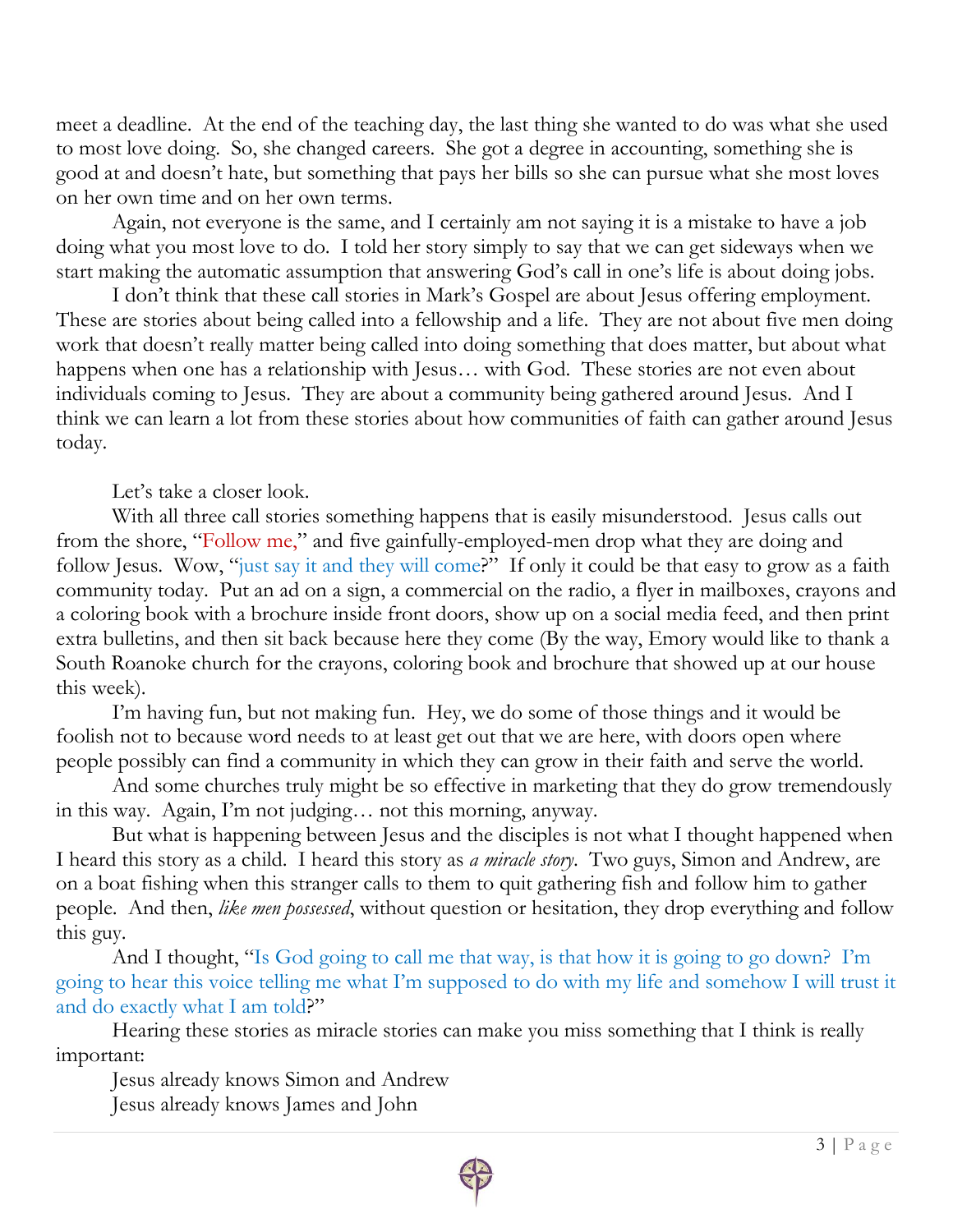Jesus already knows Levi

That this is debated by some commentators baffles me. Jesus and these pairs of siblings are all the same age, and they all live in and around Capernaum— Jesus moved there from Nazareth when he was a child. In his day, Capernaum's population is only around 1500 people. I've been to Capernaum. I could walk through the ruins in a matter of minutes. I could stop and yell to someone on the other side to come see what I just found. These people spent most of their waking hours outside, often eating meals on rooftops or in open courtyards. Yes, I've been to Capernaum and I lived in Mississippi so I know how well people get to know each other in small rural communities. That they would *not* have known each other that would be a true miracle story.

To be fair, Luke's version of this story is different. That Gospel adds spice; the salt of a miracle and the pepper of a conversion.

In Luke's version, Jesus is actually in the boat with Simon and Andrew teaching the crowd on the shore. Then, hearing that his boat-mates fished all night and caught nothing, he tells them to cast the net on the other side. They then pull in a huge haul

inspiring Simon first to confess his sins, and then inspiring him and Andrew, plus their partners, James and John, to leave everything behind and follow this wonder-worker.

But even in Luke's telling, there is clear evidence of an existing relationship. Despite the fact that they were exhausted having fished all night catching nothing, they do Jesus a favor by allowing him to sit in their boat and teach the people on the shore. Also, even before the miracle, Simon calls Jesus, "Master," suggesting he not only knows Jesus but already looks up to him as a leader.

But Mark's version is *not* a miracle story or a conversion story. It is simply a story about starting something because *it is time*.

Do you remember the two verses I read before telling of Jesus' yelling out from the shore? John is arrested and Jesus picks up where John was forced to leave off. He calls for repentance, he announces the good news of the kingdom of God being at hand- which we will later learn in Mark's Gospel is, at least in part, about a new way of being God's people- a new way of seeing, believing, and living. And he begins what he says by saying, "The time is fulfilled." "It's time." Something has been building, and now it is time.

That intro suggests that what he really is now saying to Simon and Andrew is, "*Hey boys, It's time*."

I suggested to you that Simon and Andrew

already know something about what Jesus is talking about.

They already know something about what Jesus is going to be about,

and what *they* will be about if they join him.

They already know something of his fresh vision of Israel,

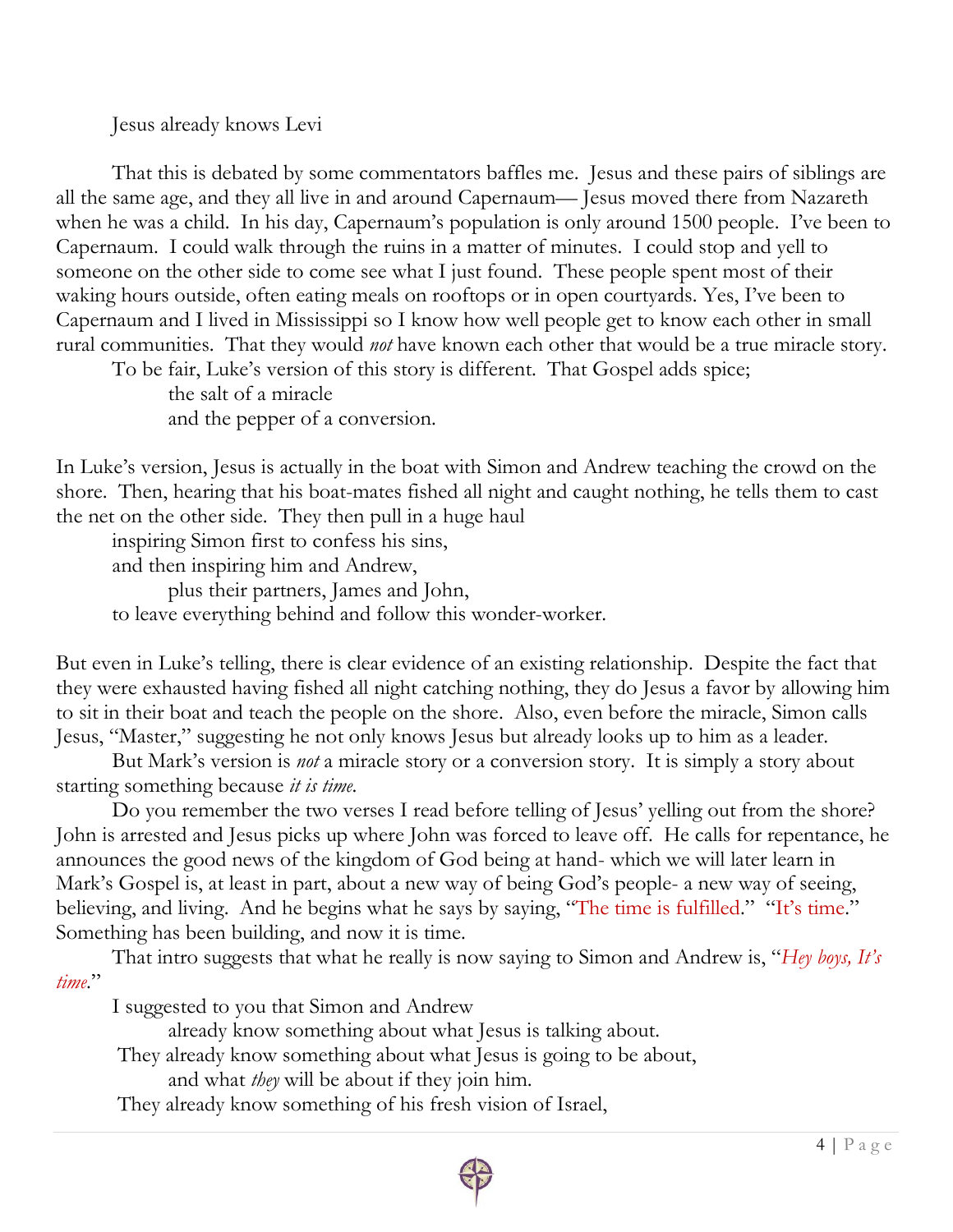of scripture and the Law of God,

of what it means to be God's people in this particular moment of time.

They already know something of what Jesus stands for,

and if he is now going public to spread his message,

then he needs help.

This is not something for him to do alone.

It's time.

It is time for them to decide if they are going to join him.

Now, were they crystal clear about what it would mean to follow Jesus? No. We don't need Mark's later stories of their confusion and struggles to tell us that. That is not how relationships and communities work. I did not know all what it would mean for me to be a minister when I decided to go to seminary. I did not know all what it would mean to be a part of your lives for 23 years? (Union Seminary didn't teach a course on pastoring during a pandemic, by the way, so no, I didn't know all that being a pastor would mean even two years ago).

- For those of you who are married, or were married, did you know all that marriage would be about when you offered or accepted a proposal?
- For those of you who have children, did you have any idea what all that would mean?
- Did you know all that your deepest friendships would mean when the friendships first began?
- Did those of you who are members of this church know all that would mean when you first joined?
- And when you first started giving conscious effort into being a Christian, did you have that figured out?

Those are rhetorical questions, of course. Answering the call of Jesus in Mark's Gospel is not to have all the answers. It is to be in a fellowship around Jesus in the Gospel cause and then following where that leads.

Knowing already something about what Jesus is about, the brothers decide to join in. These five happen to give up their day jobs for a time because that is what the moment calls for, but Jesus asks this of very few others in the Gospels. What Jesus does call everyone to do is to consider what it means to love God with heart, soul, and strength in life. This has as much to do with how

one prays, plays and falls asleep at night as with how one does work in the day.

I want to close by thinking about how people might feel called to be a part of our congregation. Paul calls the church "the body of Christ" and Second Presbyterian seeks to be an expression of his body. That is, we try to be the means by which the good news of the Gospel of